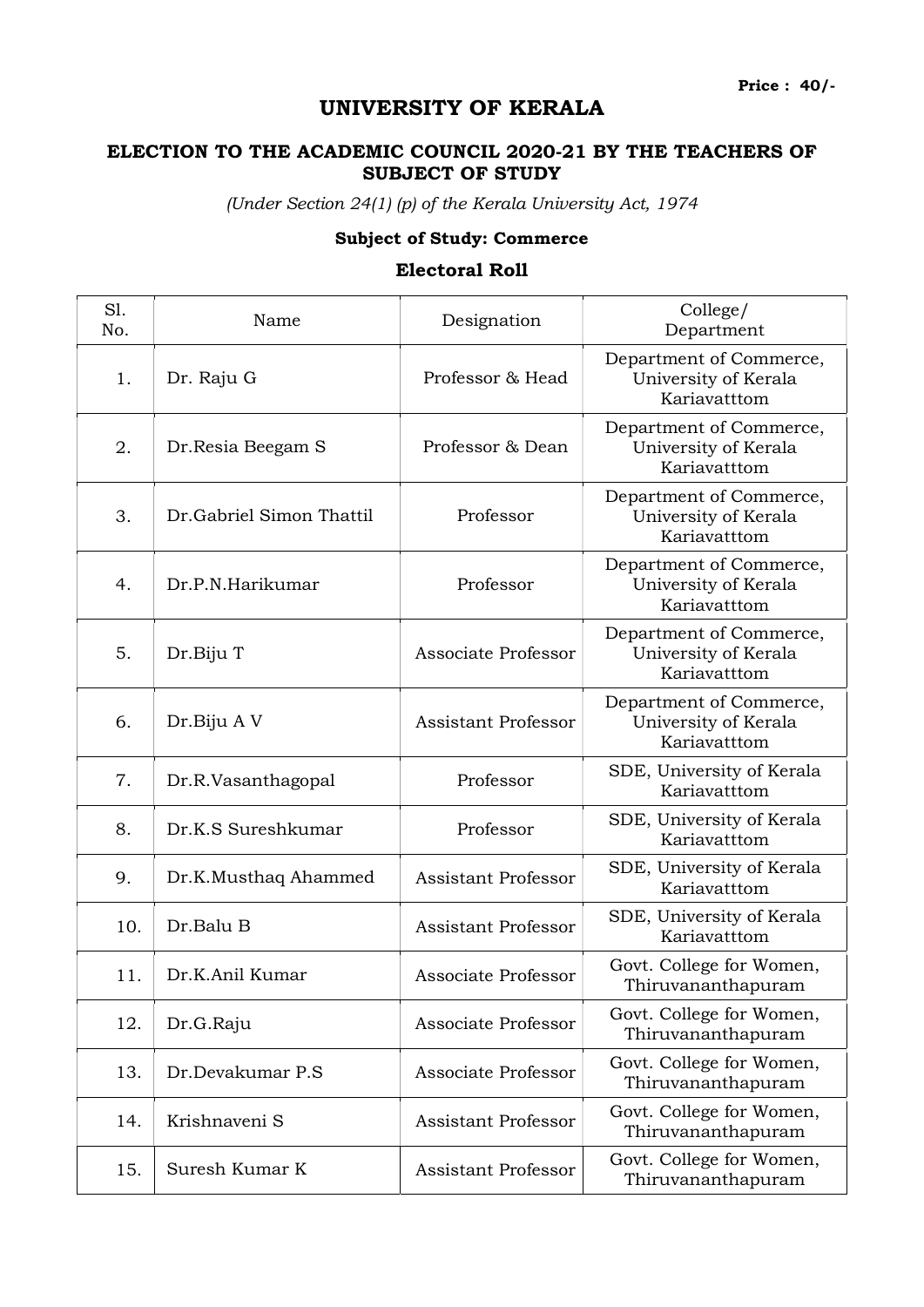| 16. | Roosvelt M           | <b>Assistant Professor</b> | Govt. College for Women,<br>Thiruvananthapuram |
|-----|----------------------|----------------------------|------------------------------------------------|
| 17. | Dr.Nimy Dev R        | <b>Assistant Professor</b> | Govt. College for Women,<br>Thiruvananthapuram |
| 18. | Shajahan A           | <b>Assistant Professor</b> | Govt. College for Women,<br>Thiruvananthapuram |
| 19. | Subramonian P        | Associate Professor        | Govt. Arts College,<br>Thiruvananthapuram      |
| 20. | Dr.Biju S.K          | <b>Assistant Professor</b> | Govt. Arts College,<br>Thiruvananthapuram      |
| 21. | Sunil Kumar V        | <b>Assistant Professor</b> | Govt. Arts College,<br>Thiruvananthapuram      |
| 22. | Rabitha M.V          | <b>Assistant Professor</b> | Govt. Arts College,<br>Thiruvananthapuram      |
| 23. | Dr.Satheesh Babu A.T | <b>Assistant Professor</b> | Govt. Arts College,<br>Thiruvananthapuram      |
| 24. | Dr.Purushothaman V.M | <b>Assistant Professor</b> | Govt. Arts College,<br>Thiruvananthapuram      |
| 25. | Dr.Sreedevi S.R      | <b>Assistant Professor</b> | Govt. Arts College,<br>Thiruvananthapuram      |
| 26. | Dr.Sajeev H          | <b>Assistant Professor</b> | Govt. Arts College,<br>Thiruvananthapuram      |
| 27. | Girish G             | <b>Assistant Professor</b> | Govt. Arts College,<br>Thiruvananthapuram      |
| 28. | S.Sunil              | <b>Assistant Professor</b> | Government College, Attingal                   |
| 29. | Dr.Anitha S          | Associate Professor        | Government College, Attingal                   |
| 30. | Dr.Pradeepkumar K    | Associate Professor        | Government College, Attingal                   |
| 31. | Dr.Binu R            | <b>Assistant Professor</b> | Government College, Attingal                   |
| 32. | Dr.Sunilraj N.V      | <b>Assistant Professor</b> | Government College, Attingal                   |
| 33. | Dr.Sarun S.G         | <b>Assistant Professor</b> | Government College, Attingal                   |
| 34. | Manikantan G         | <b>Assistant Professor</b> | Government College, Attingal                   |
| 35. | Dr.Gracious J        | <b>Assistant Professor</b> | Government College, Attingal                   |
| 36. | Dr.Shanimon S        | <b>Assistant Professor</b> | Government College, Attingal                   |
| 37. | Vijayan K            | <b>Assistant Professor</b> | Government College<br>Nedumangad               |
| 38. | Dr.Vinod G           | <b>Assistant Professor</b> | Government College<br>Nedumangad               |
| 39. | Dr.Anzer R.N         | <b>Assistant Professor</b> | Government College<br>Nedumangad               |
| 40. | Indurajani R         | <b>Assistant Professor</b> | Government College<br>Nedumangad               |
| 41. | ReenaKumari D        | <b>Assistant Professor</b> | Government College<br>Nedumangad               |
| 42. | Nazeem A             | <b>Assistant Professor</b> | Government College<br>Nedumangad               |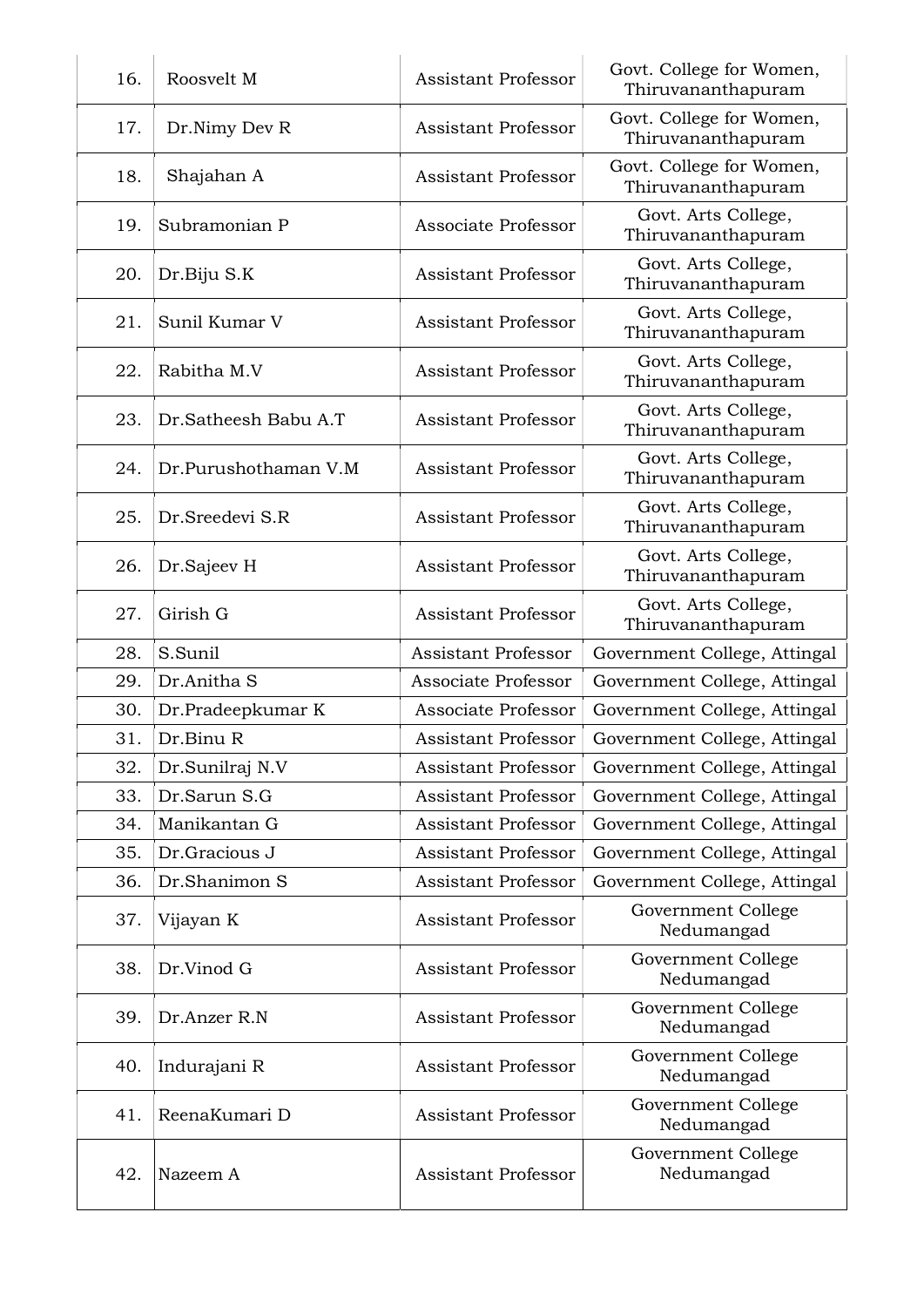| 43. | Sujankumar K.G                  | <b>Assistant Professor</b> | Government College<br>Nedumangad                                         |
|-----|---------------------------------|----------------------------|--------------------------------------------------------------------------|
| 44. | Rejani R.Nair                   | <b>Assistant Professor</b> | Government College<br>Nedumangad                                         |
| 45. | Dr.Rani L                       | <b>Assistant Professor</b> | Govt KNM Arts & Science<br>College, Kanjiramkulam,<br>Thiruvananthapuram |
| 46. | Thushara R.V                    | <b>Assistant Professor</b> | Govt KNM Arts & Science<br>College, Kanjiramkulam,<br>Thiruvananthapuram |
| 47. | Nazeem S.T                      | <b>Assistant Professor</b> | Govt KNM Arts & Science<br>College, Kanjiramkulam,<br>Thiruvananthapuram |
| 48. | Jolly Irene G                   | <b>Assistant Professor</b> | Govt KNM Arts & Science<br>College, Kanjiramkulam,<br>Thiruvananthapuram |
| 49. | Mahesh M T                      | <b>Assistant Professor</b> | Govt KNM Arts & Science<br>College, Kanjiramkulam,<br>Thiruvananthapuram |
| 50. | Renjith R.S                     | <b>Assistant Professor</b> | MMS Govt. Arts & Science<br>College, Malayinkeezhu                       |
| 51. | Prasad T                        | <b>Assistant Professor</b> | MMS Govt. Arts & Science<br>College, Malayinkeezhu                       |
| 52. | Dr.Sreelekha Nair               | Associate professor        | All Saints College<br>Thiruvananthapuram                                 |
| 53. | Dr.Reshmi.R.Prasad              | Associate professor        | All Saints College<br>Thiruvananthapuram                                 |
| 54. | Sr. Carvalho Faustina<br>Cicila | <b>Assistant Professor</b> | All Saints College<br>Thiruvananthapuram                                 |
| 55. | Sangeetha. S                    | <b>Assistant Professor</b> | All Saints College<br>Thiruvananthapuram                                 |
| 56. | Lissy Bennet                    | Assistant Professor        | All Saints College<br>Thiruvananthapuram                                 |
| 57. | Muthappan M                     | <b>Assistant Professor</b> | St.Xavier's College,<br>Thumba                                           |
| 58. | Saritha. K.R.                   | <b>Assistant Professor</b> | HHMSPB NSS College for<br>Women Neeramankara                             |
| 59. | Dr. Aswathy. P                  | <b>Assistant Professor</b> | HHMSPB NSS College for<br>Women Neeramankara                             |
| 60. | Parvathy. P.L.                  | <b>Assistant Professor</b> | HHMSPB NSS College for<br>Women Neeramankara                             |
| 61. | Dr. Meghana. V.P.               | <b>Assistant Professor</b> | HHMSPB NSS College for<br>Women Neeramankara                             |
| 62. | Dr.V.S.Santhosh                 | Associate Professor        | Mahatma Gandhi College,<br>Thiruvananthapuram                            |
| 63. | Dr.Dileep A.S                   | <b>Assistant Professor</b> | Mahatma Gandhi College,<br>Thiruvananthapuram                            |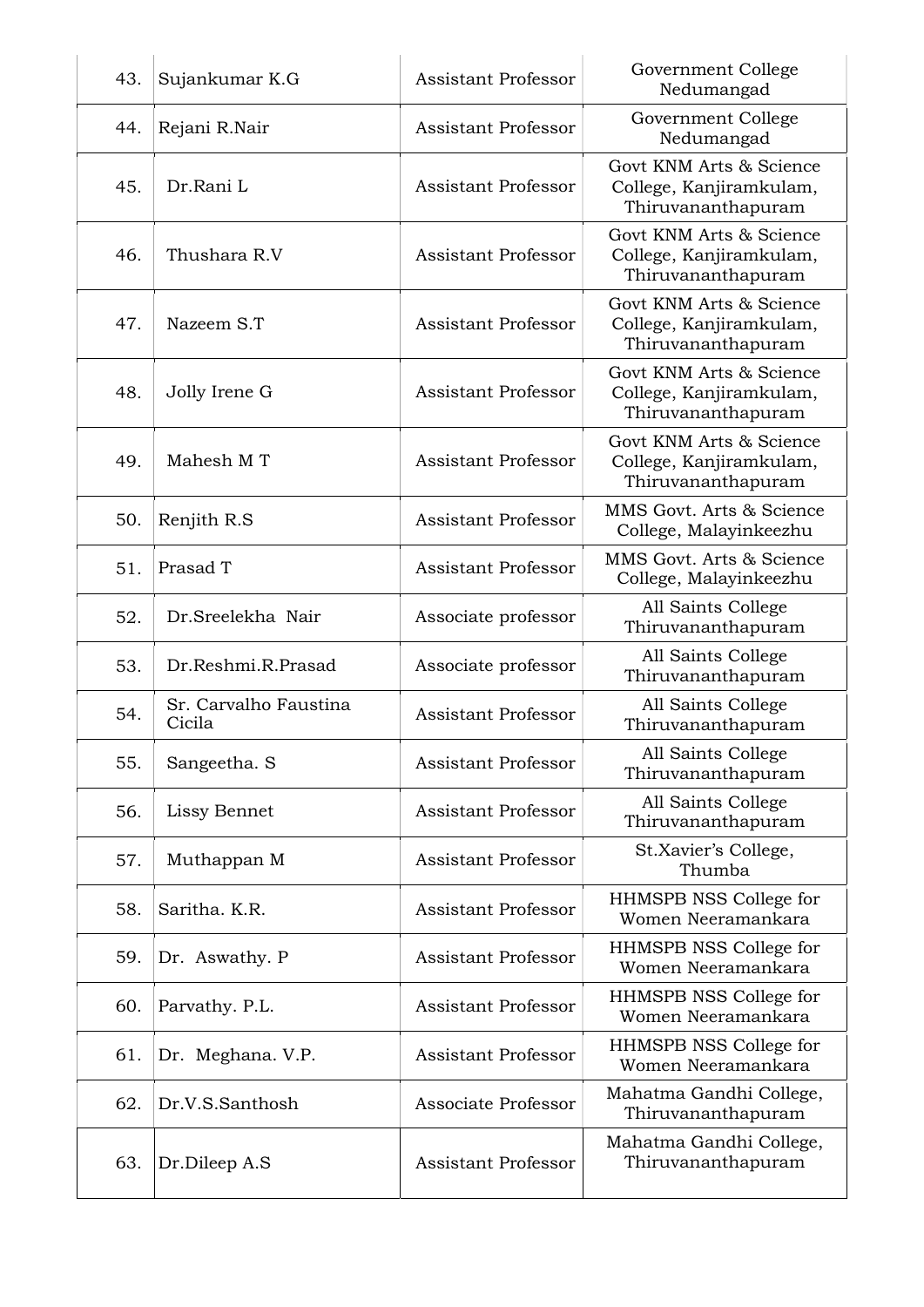| 64. | Dr.Pradeepkumar N       | <b>Assistant Professor</b> | Mahatma Gandhi College,<br>Thiruvananthapuram             |
|-----|-------------------------|----------------------------|-----------------------------------------------------------|
| 65. | Dr.Jayadev S            | <b>Assistant Professor</b> | Mahatma Gandhi College,<br>Thiruvananthapuram             |
| 66. | Dr.Vinod A.S            | <b>Assistant Professor</b> | Mahatma Gandhi College,<br>Thiruvananthapuram             |
| 67. | Dr.S.Priya              | <b>Assistant Professor</b> | Mahatma Gandhi College,<br>Thiruvananthapuram             |
| 68. | Dr.Sumesh G.S           | <b>Assistant Professor</b> | Mahatma Gandhi College,<br>Thiruvananthapuram             |
| 69. | Dr.Hari K               | <b>Assistant Professor</b> | Mahatma Gandhi College,<br>Thiruvananthapuram             |
| 70. | Dr.K.I Georgee          | Principal                  | Mar Ivanios College,<br>Nalanchira,<br>Thiruvananthapuram |
| 71. | E.G. Sabu               | <b>Assistant Professor</b> | Mar Ivanios College,<br>Nalanchira,<br>Thiruvananthapuram |
| 72. | Dr. Regina Sibi Cleetus | <b>Assistant Professor</b> | Mar Ivanios College,<br>Nalanchira,<br>Thiruvananthapuram |
| 73. | Fr. Shoji Varghese      | <b>Assistant Professor</b> | Mar Ivanios College,<br>Nalanchira,<br>Thiruvananthapuram |
| 74. | Sarin Thomas            | <b>Assistant Professor</b> | Mar Ivanios College,<br>Nalanchira,<br>Thiruvananthapuram |
| 75. | Sini MK                 | <b>Assistant Professor</b> | Mar Ivanios College,<br>Nalanchira,<br>Thiruvananthapuram |
| 76. | Sheeja George           | <b>Assistant Professor</b> | Mar Ivanios College,<br>Nalanchira,<br>Thiruvananthapuram |
| 77. | Dr. Daisy Samuel        | <b>Assistant Professor</b> | Mar Ivanios College,<br>Nalanchira,<br>Thiruvananthapuram |
| 78. | Mamitha. J.S            | <b>Assistant Professor</b> | Mar Ivanios College,<br>Nalanchira,<br>Thiruvananthapuram |
| 79. | Dr.Arun Lawrence        | <b>Assistant Professor</b> | Mar Ivanios College,<br>Nalanchira,<br>Thiruvananthapuram |
| 80. | Dr.Ratheesh R.          | <b>Assistant Professor</b> | Mar Ivanios College,<br>Nalanchira,<br>Thiruvananthapuram |
| 81. | Dr. Soju S              | <b>Assistant Professor</b> | Sree Narayana College,<br>Sivagiri, Varkala               |
| 82. | Jubilie SV              | <b>Assistant Professor</b> | Sree Narayana College,<br>Sivagiri, Varkala               |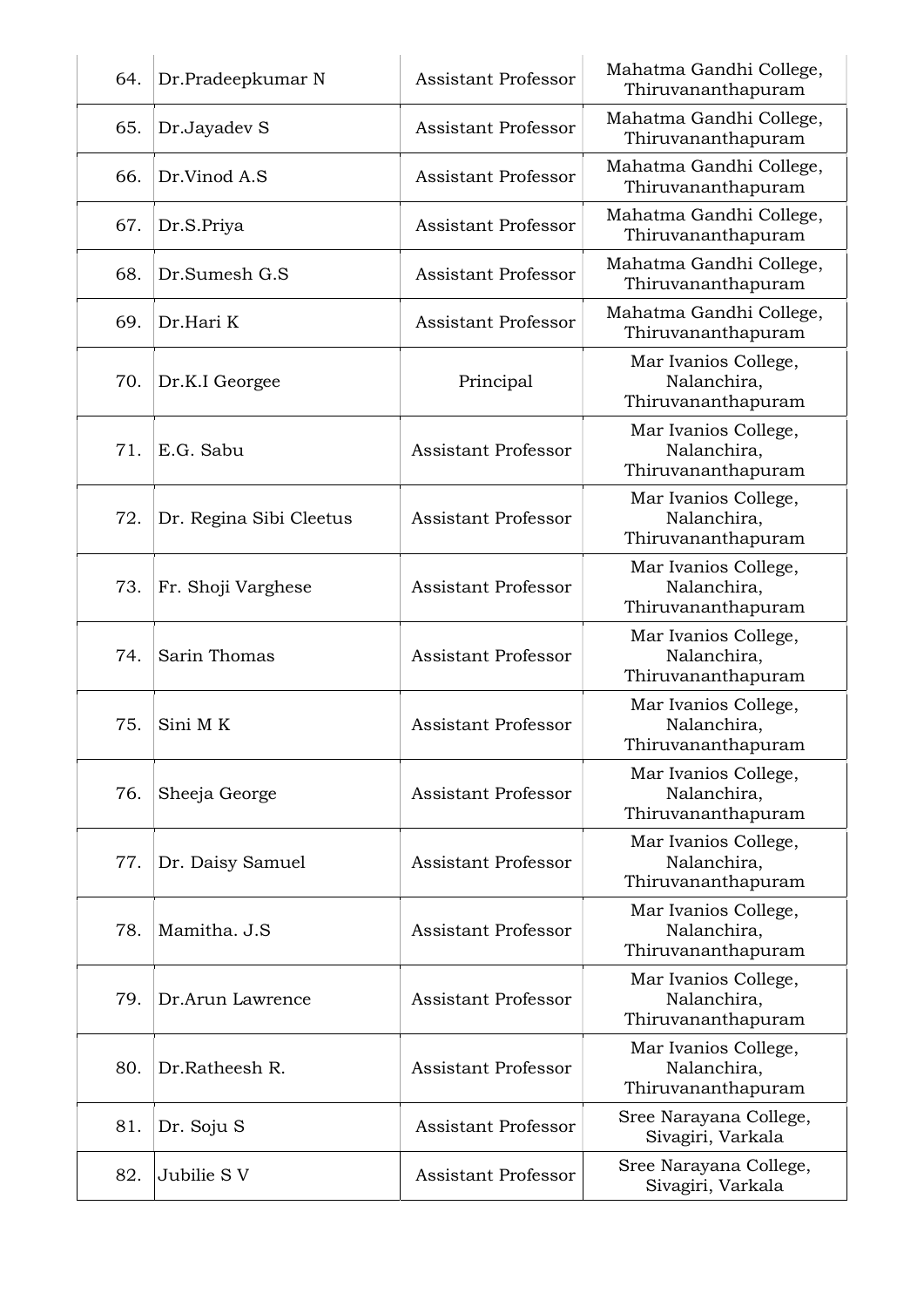| 83.  | Lekshmi J                | <b>Assistant Professor</b> | Sree Narayana College,<br>Sivagiri, Varkala                            |
|------|--------------------------|----------------------------|------------------------------------------------------------------------|
| 84.  | Dr. Lekshmy Prasannan    | <b>Assistant Professor</b> | Sree Narayana College,<br>Sivagiri, Varkala                            |
| 85.  | Dr. Sidhukumar N         | <b>Assistant Professor</b> | Sree Narayana College,<br>Sivagiri, Varkala                            |
| 86.  | Dr. Rinku Babu           | <b>Assistant Professor</b> | Sree Narayana College,<br>Sivagiri, Varkala                            |
| 87.  | Anup Arjunan Bahuleyan   | <b>Assistant Professor</b> | Sree Narayana College,<br>Chempazhanthy                                |
| 88.  | Lakshmi A.J              | <b>Assistant Professor</b> | Sree Narayana College,<br>Chempazhanthy                                |
| 89.  | Swapna O                 | <b>Assistant Professor</b> | Sree Narayana College,<br>Chempazhanthy                                |
| 90.  | Manju S.V                | Assistant Professor        | Sree Narayana College,<br>Chempazhanthy                                |
| 91.  | Lekshmi P                | <b>Assistant Professor</b> | VTM NSS College<br>Dhanuvachapuram                                     |
| 92.  | Dr. Manjuala K.G         | <b>Assistant Professor</b> | VTM NSS College<br>Dhanuvachapuram                                     |
| 93.  | Dr.Kalarani T. G         | <b>Assistant Professor</b> | VTM NSS College<br>Dhanuvachapuram                                     |
| 94.  | Rakesh S                 | <b>Assistant Professor</b> | VTM NSS College<br>Dhanuvachapuram                                     |
| 95.  | Sumitha R                | <b>Assistant Professor</b> | VTM NSS College<br>Dhanuvachapuram                                     |
| 96.  | Vishnu Gopan             | <b>Assistant Professor</b> | VTM NSS College<br>Dhanuvachapuram                                     |
| 97.  | Dr.Gopika.G.G            | <b>Assistant Professor</b> | VTM NSS College<br>Dhanuvachapuram                                     |
| 98.  | Remya Krishnan G.R.      | <b>Assistant Professor</b> | VTM NSS College<br>Dhanuvachapuram                                     |
| 99.  | Bency Johnson            | <b>Assistant Professor</b> | Christian College, Kattakkada                                          |
| 100. | Nishad N.K               | <b>Assistant Professor</b> | Christian College, Kattakkada                                          |
| 101. | Viyola J.R               | <b>Assistant Professor</b> | Christian College, Kattakkada                                          |
| 102. | Aby RL                   | <b>Assistant Professor</b> | Christian College, Kattakkada                                          |
| 103. | Maj. Dr. U Abdhul Khalam | Principal                  | Iqbal College, Peringamala                                             |
| 104. | Dr.V.Jayaraju            | Associate Professor        | Iqbal College, Peringamala                                             |
| 105. | Dr.Kumari V.K.Shyni      | <b>Assistant Professor</b> | Iqbal College, Peringamala                                             |
| 106. | Dr.Samna M               | <b>Assistant Professor</b> | Iqbal College, Peringamala                                             |
| 107. | Dr. Santhi G Nair        | <b>Assistant Professor</b> | Iqbal College, Peringamala                                             |
| 108. | Dr. Pradeesh S           | <b>Assistant Professor</b> | Iqbal College, Peringamala                                             |
| 109. | Dr. Saleena A S          | <b>Assistant Professor</b> | Iqbal College, Peringamala                                             |
| 110. | Dr.R.Suma                | <b>Assistant Professor</b> | Mannaniya college of Arts &<br>Science, Pangode,<br>Thiruvananthapuram |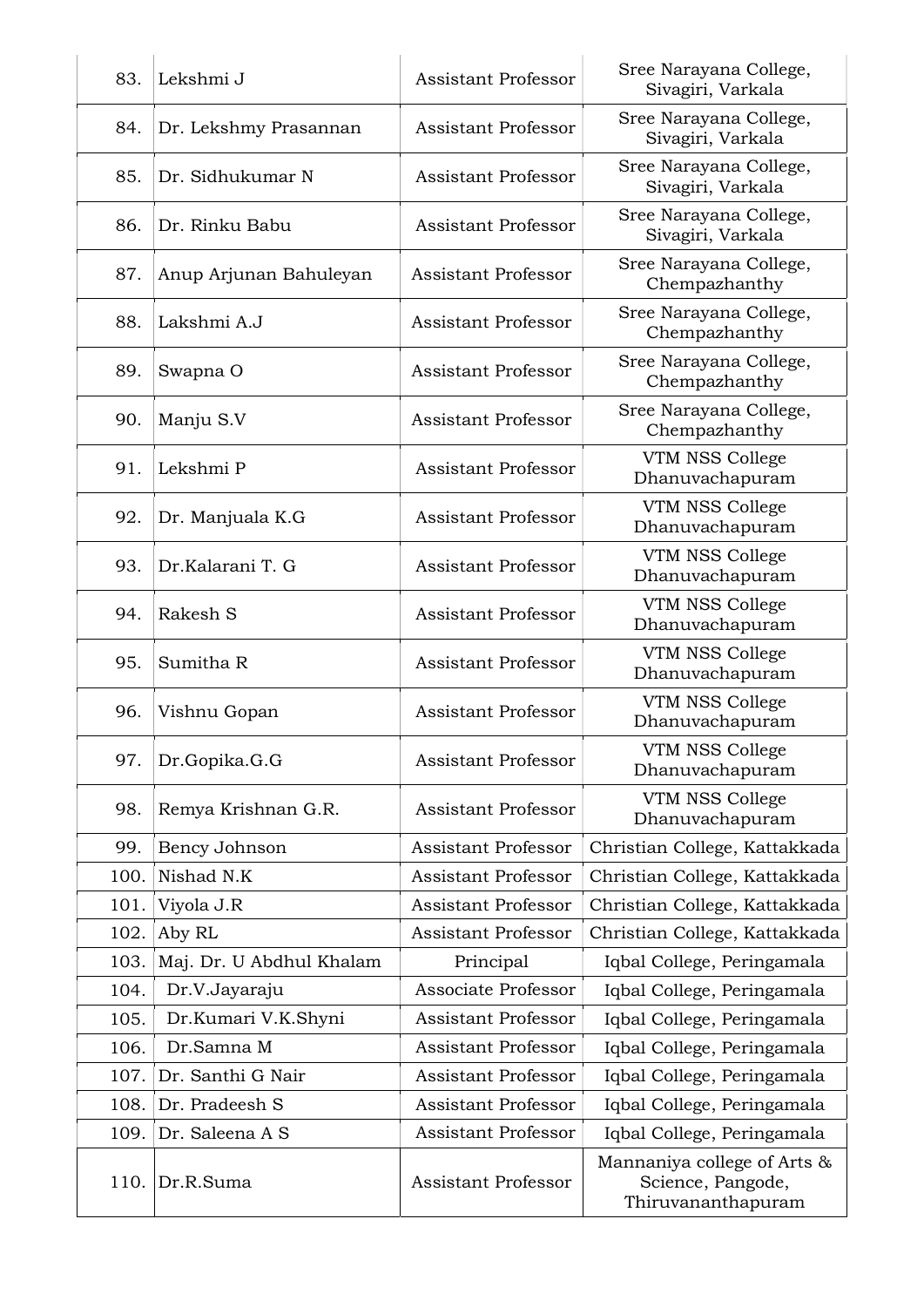|      | $111.$ Hashim M         | <b>Assistant Professor</b> | Mannaniya college of Arts &<br>Science, Pangode,<br>Thiruvananthapuram |
|------|-------------------------|----------------------------|------------------------------------------------------------------------|
| 112. | Aseem J                 | <b>Assistant Professor</b> | Mannaniya college of Arts &<br>Science, Pangode,<br>Thiruvananthapuram |
|      | 113. Mumthas S          | Assistant Professor        | Mannaniya college of Arts &<br>Science, Pangode,<br>Thiruvananthapuram |
|      | 114. Jasmim J           | <b>Assistant Professor</b> | Mannaniya college of Arts &<br>Science, Pangode,<br>Thiruvananthapuram |
| 115. | Dr.P.Ezreth             | <b>Assistant Professor</b> | Mannaniya college of Arts &<br>Science, Pangode,<br>Thiruvananthapuram |
|      | 116. Dr.A.S.Shijina     | <b>Assistant Professor</b> | Mannaniya college of Arts &<br>Science, Pangode,<br>Thiruvananthapuram |
| 117. | Dr. G Thulaseedharan    | Principal                  | Sree Sankara College,<br>Kilimanoor                                    |
|      | 118. Dr. V Anil Prasad  | Principal                  | Baby John Memorial<br>Government College, Chavara                      |
|      | 119. Dr. Sreevidya P.V  | <b>Assistant Professor</b> | Baby John Memorial<br>Government College, Chavara                      |
| 120. | Dr.Rajeev Kumar A.D     | <b>Assistant Professor</b> | Baby John Memorial<br>Government College, Chavara                      |
| 121. | Dr.Ruby S               | <b>Assistant Professor</b> | Baby John Memorial<br>Government College, Chavara                      |
|      | 122. Laiju P            | <b>Assistant Professor</b> | Baby John Memorial<br>Government College, Chavara                      |
|      | 123. Dr.M.Udayakumar    | <b>Assistant Professor</b> | Baby John Memorial<br>Government College, Chavara                      |
| 124. | Bhadran Pillai R        | <b>Assistant Professor</b> | Baby John Memorial<br>Government College, Chavara                      |
| 125. | Dayana S                | <b>Assistant Professor</b> | Baby John Memorial<br>Government College, Chavara                      |
| 126. | Hemalatha Bassil Morris | <b>Assistant Professor</b> | Govt. Arts & Science college,<br>Karunagappally                        |
| 127. | Bidhu B                 | <b>Assistant Professor</b> | Govt. Arts & Science college,<br>Karunagappally                        |
| 128. | Sandeep Mohan           | <b>Assistant Professor</b> | Govt. Arts & Science college,<br>Karunagappally                        |
| 129. | Dr.Valsalachandran K    | Associate Professor        | Fatima Mata National College,<br>Kollam                                |
| 130. | Catherine E.Pereira     | Junior Lecturer            | Fatima Mata National College,<br>Kollam                                |
| 131. | Jain Rani S             | <b>Assistant Professor</b> | Fatima Mata National College,<br>Kollam                                |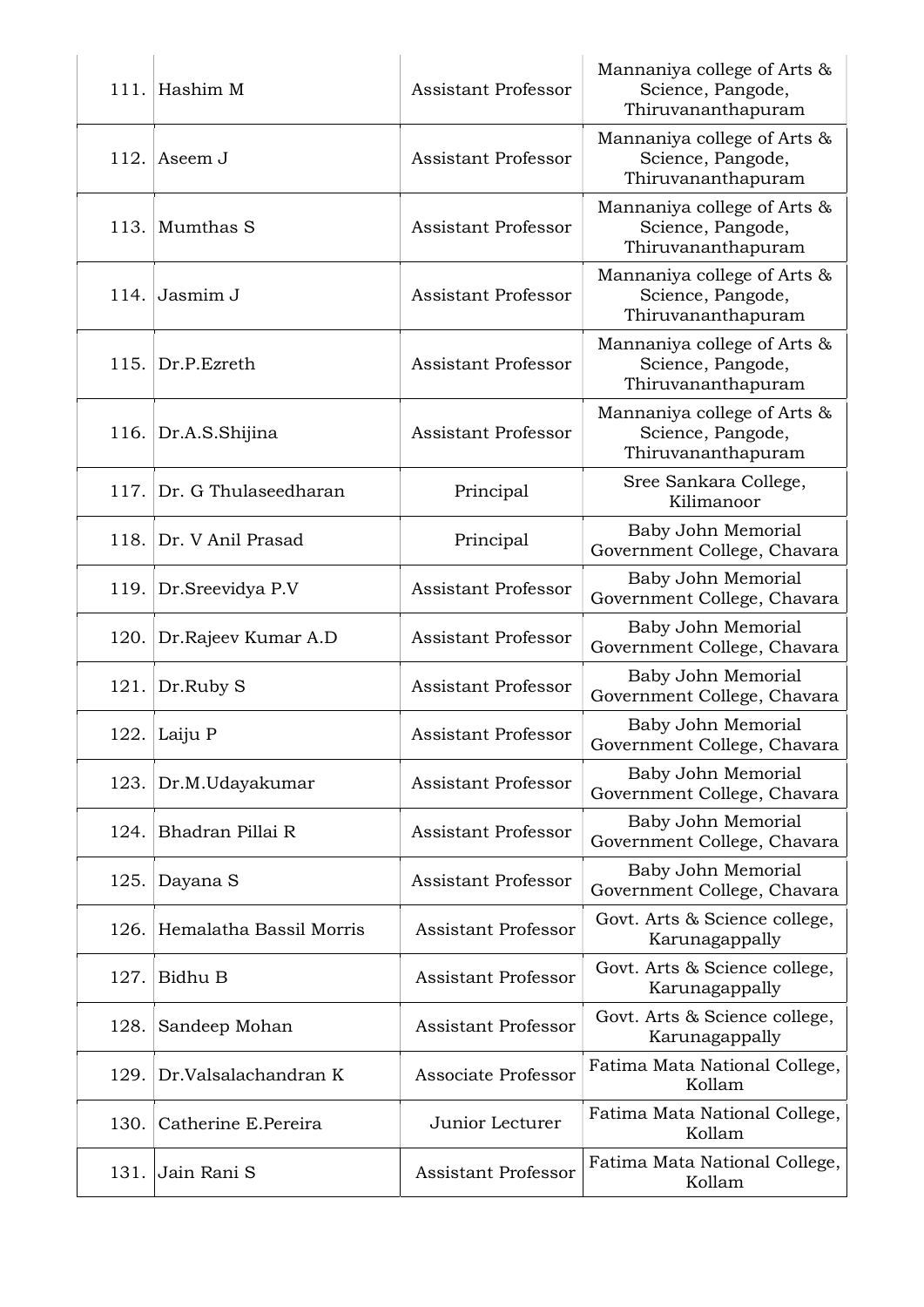| 132. | Sangeetha Vincent    | <b>Assistant Professor</b> | Fatima Mata National College,<br>Kollam  |
|------|----------------------|----------------------------|------------------------------------------|
|      | 133. Peter John      | <b>Assistant Professor</b> | Fatima Mata National College,<br>Kollam  |
| 134. | John Britto J        | <b>Assistant Professor</b> | Fatima Mata National College,<br>Kollam  |
| 135. | Sreelekshmi H.G      | Assistant Professor        | K.S.M.D.B College<br>Sasthamcotta        |
|      | 136. Ajesh S.R       | <b>Assistant Professor</b> | K.S.M.D.B College<br>Sasthamcotta        |
| 137. | Dr.Ajayan Thankayyan | <b>Assistant Professor</b> | K.S.M.D.B College<br>Sasthamcotta        |
| 138. | Dr.K.S.Padeep Kumar  | <b>Assistant Professor</b> | K.S.M.D.B College<br>Sasthamcotta        |
|      | 139. Renusree S      | <b>Assistant Professor</b> | K.S.M.D.B College<br>Sasthamcotta        |
| 140. | Ruksana Sulthana A.H | <b>Assistant Professor</b> | TKM College of Arts &<br>Science, Kollam |
| 141. | Shyni Salam          | <b>Assistant Professor</b> | TKM College of Arts &<br>Science, Kollam |
| 142. | Shehnaz S.R          | <b>Assistant Professor</b> | TKM College of Arts &<br>Science, Kollam |
| 143. | Thanseena Bai R      | <b>Assistant Professor</b> | TKM College of Arts &<br>Science, Kollam |
| 144. | Firozkhan A          | <b>Assistant Professor</b> | TKM College of Arts &<br>Science, Kollam |
| 145. | Maheen               | <b>Assistant Professor</b> | TKM College of Arts &<br>Science, Kollam |
| 146. | Sulfiya Samad        | <b>Assistant Professor</b> | TKM College of Arts &<br>Science, Kollam |
| 147. | Jeena R              | <b>Assistant Professor</b> | TKM College of Arts &<br>Science, Kollam |
| 148. | Sumi Alex            | <b>Assistant Professor</b> | St. Gregorios College,<br>Kottarakkara   |
| 149. | Kevin Thomas Villoth | <b>Assistant Professor</b> | St. Gregorios College,<br>Kottarakkara   |
| 150. | Arun Mohan           | <b>Assistant Professor</b> | St. Gregorios College,<br>Kottarakkara   |
| 151. | Dr.Deepa T.S         | <b>Assistant Professor</b> | St.Stephen's College<br>Pathanapuram     |
| 152. | Maja K. Koshy        | <b>Assistant Professor</b> | St.Stephen's College<br>Pathanapuram     |
| 153. | Ansu Susan Jacob     | <b>Assistant Professor</b> | St.Stephen's College<br>Pathanapuram     |
| 154. | Dr. Ambily C R       | <b>Assistant Professor</b> | St.Stephen's College<br>Pathanapuram     |
| 155. | Dr.Anilkumar V V     | Principal                  | NSS College, Nilamel                     |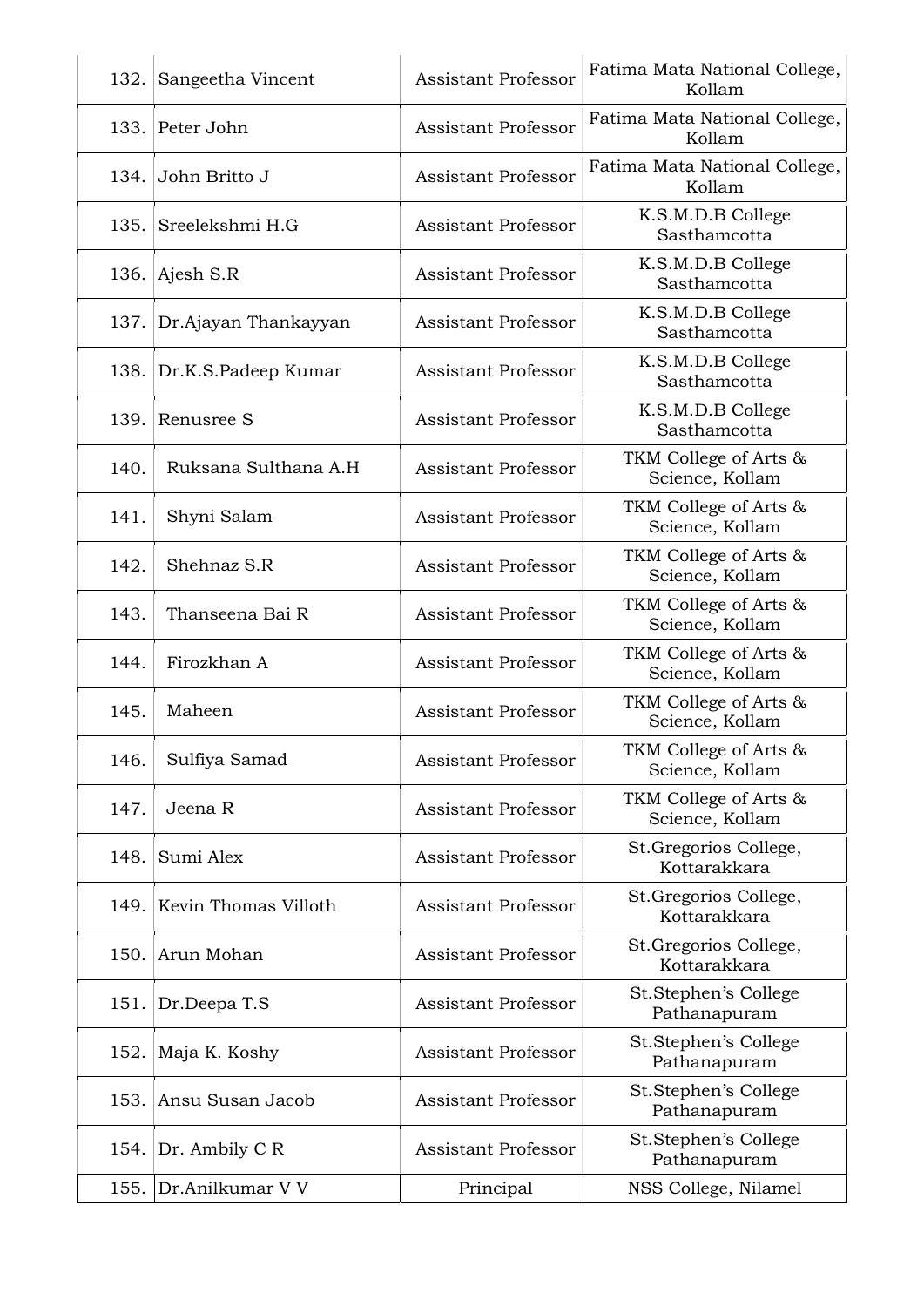| 156. | Ratheesh R.J        | <b>Assistant Professor</b> | NSS College, Nilamel                       |
|------|---------------------|----------------------------|--------------------------------------------|
| 157. | Saritha G.S         | <b>Assistant Professor</b> | NSS College, Nilamel                       |
| 158. | Dr.Aneesh A.S       | <b>Assistant Professor</b> | NSS College, Nilamel                       |
| 159. | Manesh S            | <b>Assistant Professor</b> | NSS College, Nilamel                       |
| 160. | Vidhu V.L           | <b>Assistant Professor</b> | NSS College, Nilamel                       |
| 161. | Krishnakumari A     | <b>Assistant Professor</b> | NSS College, Nilamel                       |
| 162. | Berny B Raj         |                            | Sree Narayana College for<br>Women, Kollam |
| 163. | Dr. Nithya U S      |                            | Sree Narayana College for<br>Women, Kollam |
| 164. | Sajitha S           |                            | Sree Narayana College for<br>Women, Kollam |
| 165. | Silpa Sasankan      |                            | Sree Narayana College for<br>Women, Kollam |
| 166. | Dr. Dayana Sajjanan | <b>Assistant Professor</b> | S N College, Kollam                        |
| 167. | Dr. A Rajasekharan  | <b>Assistant Professor</b> | S N College, Kollam                        |
| 168. | Anil Raj V          | <b>Assistant Professor</b> | S N College, Kollam                        |
| 169. | Dr. Anuji S         | <b>Assistant Professor</b> | S N College, Kollam                        |
| 170. | Anesha U            | <b>Assistant Professor</b> | S N College, Kollam                        |
| 171. | Praseeja P J        | <b>Assistant Professor</b> | S N College, Kollam                        |
| 172. | Aarcha S S          | <b>Assistant Professor</b> | S N College, Kollam                        |
| 173. | Dr. Simu Rajendran  | <b>Assistant Professor</b> | S N College, Kollam                        |
| 174. | Dr. Misha V         | <b>Assistant Professor</b> | S N College, Kollam                        |
| 175. | Dr. Devipriya P M   | <b>Assistant Professor</b> | S N College, Kollam                        |
| 176. | Dr.George Thomas P  | Associate Professor        | St.John's College, Anchal                  |
| 177. | Bainy George        | <b>Assistant Professor</b> | St.John's College, Anchal                  |
| 178. | Anu Varghese        | <b>Assistant Professor</b> | St.John's College, Anchal                  |
| 179. | Joma Joseph         | <b>Assistant Professor</b> | St.John's College, Anchal                  |
| 180. | Dr.T.P.Vijumon      | <b>Assistant Professor</b> | SN College, Punalur.                       |
| 181. | Kavitha K.S         | <b>Assistant Professor</b> | SN College, Punalur.                       |
| 182. | Ganga M.R           | <b>Assistant Professor</b> | SN College, Punalur.                       |
| 183. | Simi B.S            | <b>Assistant Professor</b> | SN College, Punalur.                       |
| 184. | Dr.Sreekumar M      | Associate Professor        | MMNSS College, Kottiyam                    |
| 185. | Mahima C.V          | <b>Assistant Professor</b> | MMNSS College, Kottiyam                    |
| 186. | Kavitha L           | <b>Assistant Professor</b> | MMNSS College, Kottiyam                    |
| 187. | Dr.Chithra P        | Assistant Professor        | MMNSS College, Kottiyam                    |
| 188. | Dr.M.G.Biju         | <b>Assistant Professor</b> | Sree Naraya College,<br>Chathannur         |
| 189. | Dr.Vishnu S         | <b>Assistant Professor</b> | Sree Naraya College,<br>Chathannur         |
| 190. | Binoy s             | <b>Assistant Professor</b> | Sree Naraya College,<br>Chathannur         |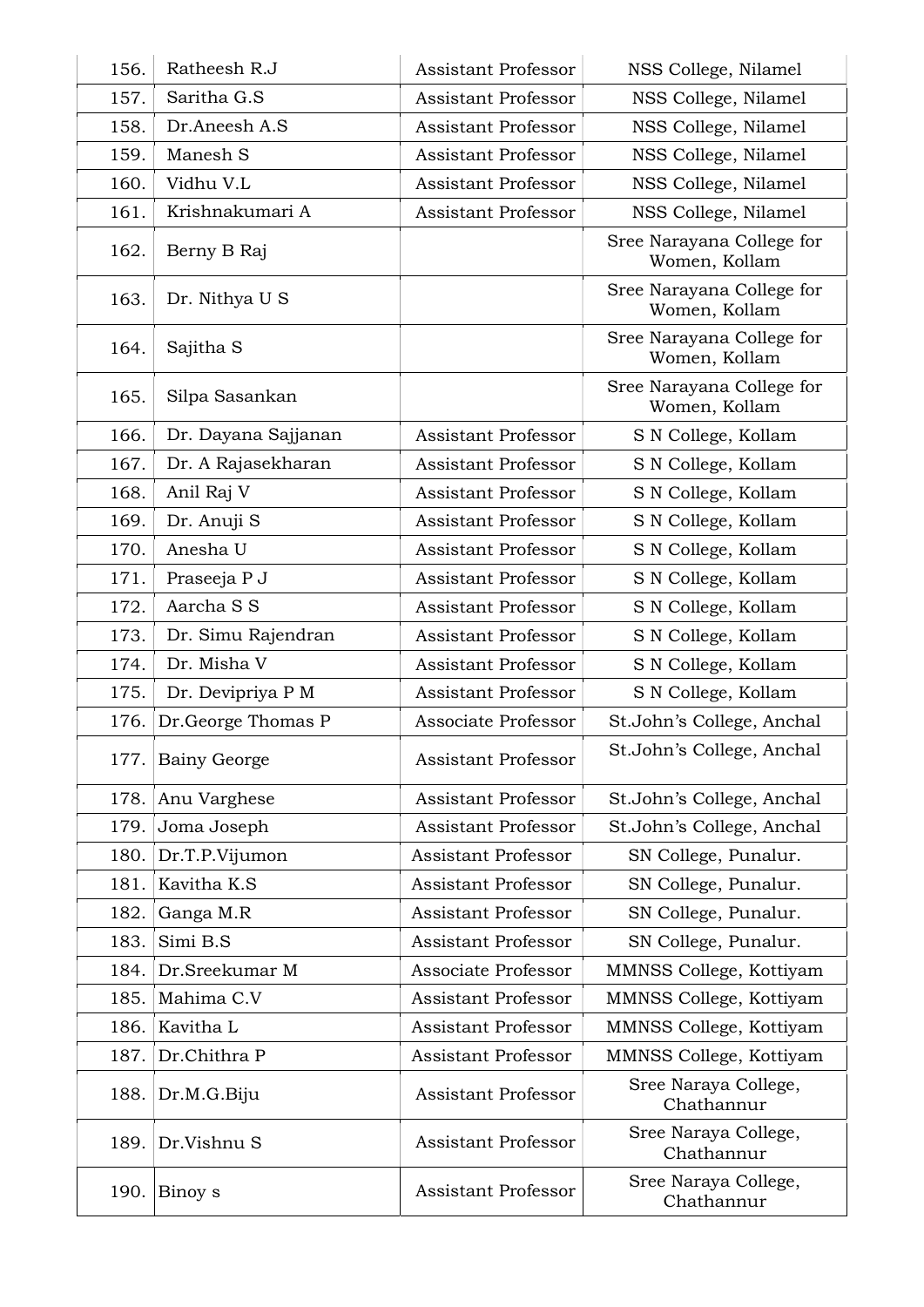| 191. | Parvathy Nand          | <b>Assistant Professor</b> | Sree Naraya College,<br>Chathannur          |
|------|------------------------|----------------------------|---------------------------------------------|
| 192. | Divya V                | <b>Assistant Professor</b> | Sree Naraya College,<br>Chathannur          |
| 193. | Biji B                 | <b>Assistant Professor</b> | Sree Naraya College,<br>Chathannur          |
| 194. | Jiji B                 | <b>Assistant Professor</b> | Sree Naraya College,<br>Chathannur          |
| 195. | Nisha T.V              | <b>Assistant Professor</b> | Sree Naraya College,<br>Chathannur          |
| 196. | Dr.V.P.Sajeeve         | Associate Professor        | Bishop Moore College,<br>Mavelikkara        |
| 197. | Varughese Annie Kurien | Associate Professor        | Bishop Moore College,<br>Mavelikkara        |
| 198. | Ashish Varughese       | <b>Assistant Professor</b> | Bishop Moore College,<br>Mavelikkara        |
| 199. | Rahul Jacob Kuruvila   | Assistant Professor        | Bishop Moore College,<br>Mavelikkara        |
| 200. | Sony P.John            | <b>Assistant Professor</b> | MSM College, Kayamkulam                     |
| 201. | Dr.Swapna K.Cherian    | <b>Assistant Professor</b> | MSM College, Kayamkulam                     |
| 202. | Bindhya M.S            | <b>Assistant Professor</b> | MSM College, Kayamkulam                     |
| 203. | Abdul Kalam Azad A     | <b>Assistant Professor</b> | MSM College, Kayamkulam                     |
| 204. | Ashida M               | <b>Assistant Professor</b> | MSM College, Kayamkulam                     |
| 205. | Shamna H               | <b>Assistant Professor</b> | MSM College, Kayamkulam                     |
| 206. | Dr.Sreejadevi V.M      | <b>Assistant Professor</b> | MSM College, Kayamkulam                     |
| 207. | Santhi V.R             | <b>Assistant Professor</b> | MSM College, Kayamkulam                     |
| 208. | Dr.B.Gopakumar         | Principal                  | NSS College, Cherthala                      |
| 209. | Sreeja A               | <b>Assistant Professor</b> | NSS College, Cherthala                      |
| 210. | Deepa Divakaran        | <b>Assistant Professor</b> | NSS College, Cherthala                      |
| 211. | Veena S Kumar          | <b>Assistant Professor</b> | NSS College, Cherthala                      |
| 212. | Dr.Shaji P.N           | Associate Professor        | Sree Narayana College,<br>Cherthala         |
| 213. | Babu K.K               | <b>Assistant Professor</b> | Sree Narayana College,<br>Cherthala         |
| 214. | Bindu C                | <b>Assistant Professor</b> | Sree Narayana College,<br>Cherthala         |
| 215. | Dr.Rita Latha D'couto  | Principal                  | St.Joseph's College for<br>Women, Alappuzha |
| 216. | Dr.Suleena V.S         | Associate Professor        | St.Joseph's College for<br>Women, Alappuzha |
| 217. | Jini Mathew            | Associate Professor        | St.Joseph's College for<br>Women, Alappuzha |
| 218. | Dr.Sr.Usha A.A         | <b>Assistant Professor</b> | St.Joseph's College for<br>Women, Alappuzha |
| 219. | Dr.T.R.Anil Kumar      | Associate Professor        | SD College, Alappuzha                       |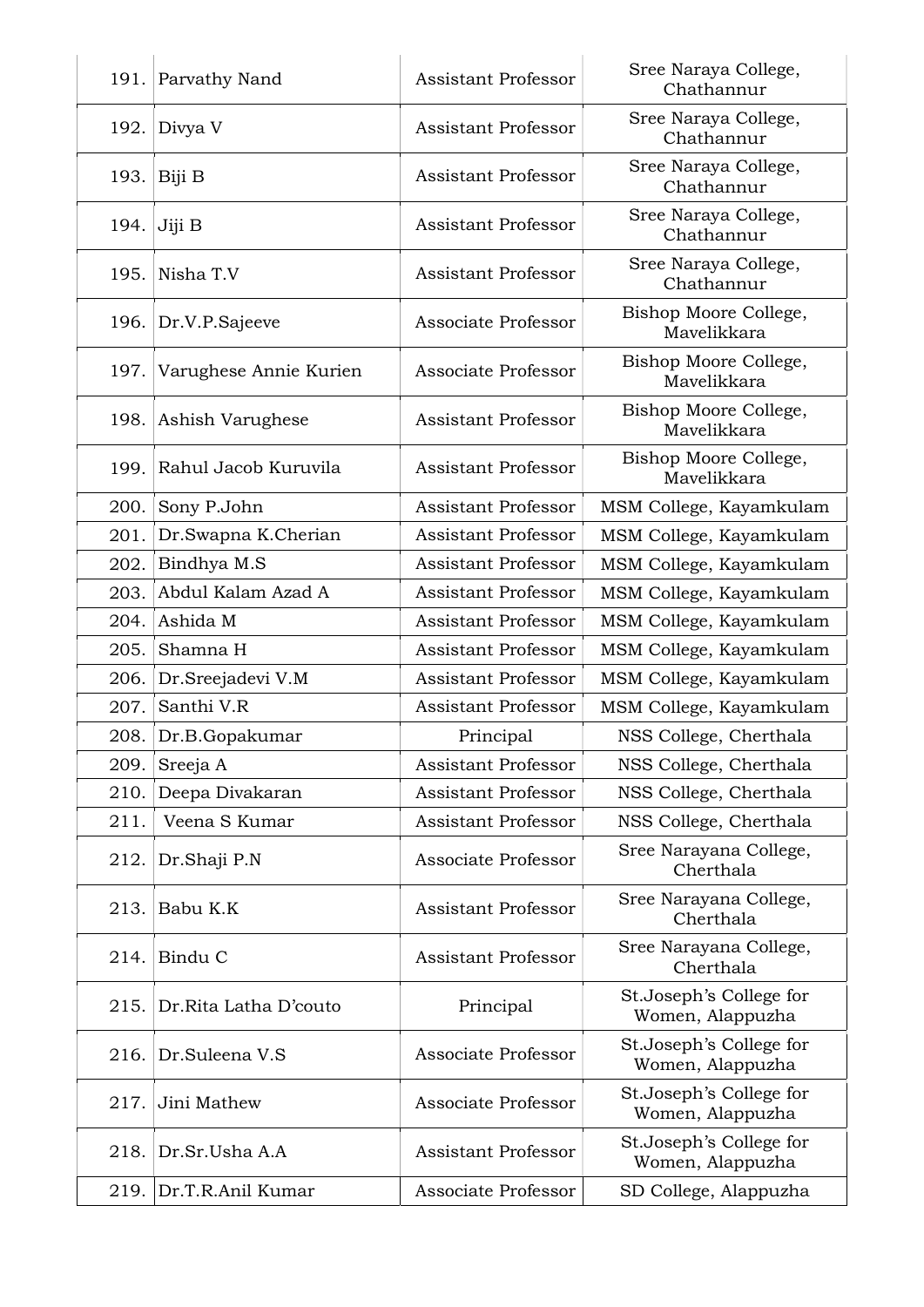| Vineeth Chandra K.S<br>221.<br><b>Assistant Professor</b><br>SD College, Alappuzha<br>Prasanth S Pai<br>222.<br><b>Assistant Professor</b><br>SD College, Alappuzha<br>Priya R<br><b>Assistant Professor</b><br>SD College, Alappuzha<br>223.<br>Sreelekshmi S Prabhu<br>224.<br><b>Assistant Professor</b><br>SD College, Alappuzha<br>225.<br>Aswathy S<br><b>Assistant Professor</b><br>SD College, Alappuzha<br>Damu Chandran C<br>226.<br><b>Assistant Professor</b><br>SD College, Alappuzha<br>St. Michael's College,<br><b>Assistant Professor</b><br>Dr.Sreedhar P.Nair<br>227.<br>Cherthala<br>St.Michael's College,<br><b>Assistant Professor</b><br>228. Hari U<br>Cherthala<br>St.Michael's College,<br><b>Assistant Professor</b><br>229.<br>Jyothy Mary Mathew<br>Cherthala<br>TK Madhava Memorial<br><b>Assistant Professor</b><br>230.<br>Divya P. Bhadran<br>College, Nangiarkulangara<br>TK Madhaya Memorial<br>Dr. Vinod C.<br><b>Assistant Professor</b><br>231.<br>College, Nangiarkulangara<br>TK Madhava Memorial<br>232.<br>Akhil B.S.<br><b>Assistant Professor</b><br>College, Nangiarkulangara<br>NSS College,<br><b>Assistant Professor</b><br>Dr.Sunil Chandran S<br>233.<br>Pandalam, Pathanamthitta<br>NSS College,<br><b>Assistant Professor</b><br>Muthumon T.R<br>234.<br>Pandalam, Pathanamthitta<br>NSS College,<br><b>Assistant Professor</b><br>Sreevidhya S<br>235.<br>Pandalam, Pathanamthitta<br>NSS College,<br>236. Akhil.V<br>Assistant Professor<br>Pandalam, Pathanamthitta<br>NSS College,<br><b>Assistant Professor</b><br>Divya Raj G<br>237.<br>Pandalam, Pathanamthitta<br>NSS College,<br><b>Assistant Professor</b><br>Keerthi Krishna M<br>238.<br>Pandalam, Pathanamthitta<br>NSS College,<br><b>Assistant Professor</b><br>239.<br>Dr.Asha R Nair<br>Pandalam, Pathanamthitta<br>NSS College,<br>240.<br>Ligi Jolly<br><b>Assistant Professor</b><br>Pandalam, Pathanamthitta<br>NSS College,<br>Assistant Professor<br>Pramod Gopal<br>241.<br>Pandalam, Pathanamthitta<br>NSS College,<br>242.<br>Dr.Shaji U<br><b>Assistant Professor</b><br>Pandalam, Pathanamthitta<br>NSS College,<br><b>Assistant Professor</b><br>Salini J.S<br>243.<br>Pandalam, Pathanamthitta<br>NSS College,<br><b>Assistant Professor</b><br>Anjula C.S<br>244.<br>Pandalam, Pathanamthitta<br>St.Cyril's college,<br>245.<br><b>Assistant Professor</b><br>Smitha Kochummen<br>Adoor | 220. | Krishnan M | Assistant Professor | SD College, Alappuzha |
|-----------------------------------------------------------------------------------------------------------------------------------------------------------------------------------------------------------------------------------------------------------------------------------------------------------------------------------------------------------------------------------------------------------------------------------------------------------------------------------------------------------------------------------------------------------------------------------------------------------------------------------------------------------------------------------------------------------------------------------------------------------------------------------------------------------------------------------------------------------------------------------------------------------------------------------------------------------------------------------------------------------------------------------------------------------------------------------------------------------------------------------------------------------------------------------------------------------------------------------------------------------------------------------------------------------------------------------------------------------------------------------------------------------------------------------------------------------------------------------------------------------------------------------------------------------------------------------------------------------------------------------------------------------------------------------------------------------------------------------------------------------------------------------------------------------------------------------------------------------------------------------------------------------------------------------------------------------------------------------------------------------------------------------------------------------------------------------------------------------------------------------------------------------------------------------------------------------------------------------------------------------------------------------------------------------------------------------------------------------------------------------------------------------------------------|------|------------|---------------------|-----------------------|
|                                                                                                                                                                                                                                                                                                                                                                                                                                                                                                                                                                                                                                                                                                                                                                                                                                                                                                                                                                                                                                                                                                                                                                                                                                                                                                                                                                                                                                                                                                                                                                                                                                                                                                                                                                                                                                                                                                                                                                                                                                                                                                                                                                                                                                                                                                                                                                                                                             |      |            |                     |                       |
|                                                                                                                                                                                                                                                                                                                                                                                                                                                                                                                                                                                                                                                                                                                                                                                                                                                                                                                                                                                                                                                                                                                                                                                                                                                                                                                                                                                                                                                                                                                                                                                                                                                                                                                                                                                                                                                                                                                                                                                                                                                                                                                                                                                                                                                                                                                                                                                                                             |      |            |                     |                       |
|                                                                                                                                                                                                                                                                                                                                                                                                                                                                                                                                                                                                                                                                                                                                                                                                                                                                                                                                                                                                                                                                                                                                                                                                                                                                                                                                                                                                                                                                                                                                                                                                                                                                                                                                                                                                                                                                                                                                                                                                                                                                                                                                                                                                                                                                                                                                                                                                                             |      |            |                     |                       |
|                                                                                                                                                                                                                                                                                                                                                                                                                                                                                                                                                                                                                                                                                                                                                                                                                                                                                                                                                                                                                                                                                                                                                                                                                                                                                                                                                                                                                                                                                                                                                                                                                                                                                                                                                                                                                                                                                                                                                                                                                                                                                                                                                                                                                                                                                                                                                                                                                             |      |            |                     |                       |
|                                                                                                                                                                                                                                                                                                                                                                                                                                                                                                                                                                                                                                                                                                                                                                                                                                                                                                                                                                                                                                                                                                                                                                                                                                                                                                                                                                                                                                                                                                                                                                                                                                                                                                                                                                                                                                                                                                                                                                                                                                                                                                                                                                                                                                                                                                                                                                                                                             |      |            |                     |                       |
|                                                                                                                                                                                                                                                                                                                                                                                                                                                                                                                                                                                                                                                                                                                                                                                                                                                                                                                                                                                                                                                                                                                                                                                                                                                                                                                                                                                                                                                                                                                                                                                                                                                                                                                                                                                                                                                                                                                                                                                                                                                                                                                                                                                                                                                                                                                                                                                                                             |      |            |                     |                       |
|                                                                                                                                                                                                                                                                                                                                                                                                                                                                                                                                                                                                                                                                                                                                                                                                                                                                                                                                                                                                                                                                                                                                                                                                                                                                                                                                                                                                                                                                                                                                                                                                                                                                                                                                                                                                                                                                                                                                                                                                                                                                                                                                                                                                                                                                                                                                                                                                                             |      |            |                     |                       |
|                                                                                                                                                                                                                                                                                                                                                                                                                                                                                                                                                                                                                                                                                                                                                                                                                                                                                                                                                                                                                                                                                                                                                                                                                                                                                                                                                                                                                                                                                                                                                                                                                                                                                                                                                                                                                                                                                                                                                                                                                                                                                                                                                                                                                                                                                                                                                                                                                             |      |            |                     |                       |
|                                                                                                                                                                                                                                                                                                                                                                                                                                                                                                                                                                                                                                                                                                                                                                                                                                                                                                                                                                                                                                                                                                                                                                                                                                                                                                                                                                                                                                                                                                                                                                                                                                                                                                                                                                                                                                                                                                                                                                                                                                                                                                                                                                                                                                                                                                                                                                                                                             |      |            |                     |                       |
|                                                                                                                                                                                                                                                                                                                                                                                                                                                                                                                                                                                                                                                                                                                                                                                                                                                                                                                                                                                                                                                                                                                                                                                                                                                                                                                                                                                                                                                                                                                                                                                                                                                                                                                                                                                                                                                                                                                                                                                                                                                                                                                                                                                                                                                                                                                                                                                                                             |      |            |                     |                       |
|                                                                                                                                                                                                                                                                                                                                                                                                                                                                                                                                                                                                                                                                                                                                                                                                                                                                                                                                                                                                                                                                                                                                                                                                                                                                                                                                                                                                                                                                                                                                                                                                                                                                                                                                                                                                                                                                                                                                                                                                                                                                                                                                                                                                                                                                                                                                                                                                                             |      |            |                     |                       |
|                                                                                                                                                                                                                                                                                                                                                                                                                                                                                                                                                                                                                                                                                                                                                                                                                                                                                                                                                                                                                                                                                                                                                                                                                                                                                                                                                                                                                                                                                                                                                                                                                                                                                                                                                                                                                                                                                                                                                                                                                                                                                                                                                                                                                                                                                                                                                                                                                             |      |            |                     |                       |
|                                                                                                                                                                                                                                                                                                                                                                                                                                                                                                                                                                                                                                                                                                                                                                                                                                                                                                                                                                                                                                                                                                                                                                                                                                                                                                                                                                                                                                                                                                                                                                                                                                                                                                                                                                                                                                                                                                                                                                                                                                                                                                                                                                                                                                                                                                                                                                                                                             |      |            |                     |                       |
|                                                                                                                                                                                                                                                                                                                                                                                                                                                                                                                                                                                                                                                                                                                                                                                                                                                                                                                                                                                                                                                                                                                                                                                                                                                                                                                                                                                                                                                                                                                                                                                                                                                                                                                                                                                                                                                                                                                                                                                                                                                                                                                                                                                                                                                                                                                                                                                                                             |      |            |                     |                       |
|                                                                                                                                                                                                                                                                                                                                                                                                                                                                                                                                                                                                                                                                                                                                                                                                                                                                                                                                                                                                                                                                                                                                                                                                                                                                                                                                                                                                                                                                                                                                                                                                                                                                                                                                                                                                                                                                                                                                                                                                                                                                                                                                                                                                                                                                                                                                                                                                                             |      |            |                     |                       |
|                                                                                                                                                                                                                                                                                                                                                                                                                                                                                                                                                                                                                                                                                                                                                                                                                                                                                                                                                                                                                                                                                                                                                                                                                                                                                                                                                                                                                                                                                                                                                                                                                                                                                                                                                                                                                                                                                                                                                                                                                                                                                                                                                                                                                                                                                                                                                                                                                             |      |            |                     |                       |
|                                                                                                                                                                                                                                                                                                                                                                                                                                                                                                                                                                                                                                                                                                                                                                                                                                                                                                                                                                                                                                                                                                                                                                                                                                                                                                                                                                                                                                                                                                                                                                                                                                                                                                                                                                                                                                                                                                                                                                                                                                                                                                                                                                                                                                                                                                                                                                                                                             |      |            |                     |                       |
|                                                                                                                                                                                                                                                                                                                                                                                                                                                                                                                                                                                                                                                                                                                                                                                                                                                                                                                                                                                                                                                                                                                                                                                                                                                                                                                                                                                                                                                                                                                                                                                                                                                                                                                                                                                                                                                                                                                                                                                                                                                                                                                                                                                                                                                                                                                                                                                                                             |      |            |                     |                       |
|                                                                                                                                                                                                                                                                                                                                                                                                                                                                                                                                                                                                                                                                                                                                                                                                                                                                                                                                                                                                                                                                                                                                                                                                                                                                                                                                                                                                                                                                                                                                                                                                                                                                                                                                                                                                                                                                                                                                                                                                                                                                                                                                                                                                                                                                                                                                                                                                                             |      |            |                     |                       |
|                                                                                                                                                                                                                                                                                                                                                                                                                                                                                                                                                                                                                                                                                                                                                                                                                                                                                                                                                                                                                                                                                                                                                                                                                                                                                                                                                                                                                                                                                                                                                                                                                                                                                                                                                                                                                                                                                                                                                                                                                                                                                                                                                                                                                                                                                                                                                                                                                             |      |            |                     |                       |
|                                                                                                                                                                                                                                                                                                                                                                                                                                                                                                                                                                                                                                                                                                                                                                                                                                                                                                                                                                                                                                                                                                                                                                                                                                                                                                                                                                                                                                                                                                                                                                                                                                                                                                                                                                                                                                                                                                                                                                                                                                                                                                                                                                                                                                                                                                                                                                                                                             |      |            |                     |                       |
|                                                                                                                                                                                                                                                                                                                                                                                                                                                                                                                                                                                                                                                                                                                                                                                                                                                                                                                                                                                                                                                                                                                                                                                                                                                                                                                                                                                                                                                                                                                                                                                                                                                                                                                                                                                                                                                                                                                                                                                                                                                                                                                                                                                                                                                                                                                                                                                                                             |      |            |                     |                       |
|                                                                                                                                                                                                                                                                                                                                                                                                                                                                                                                                                                                                                                                                                                                                                                                                                                                                                                                                                                                                                                                                                                                                                                                                                                                                                                                                                                                                                                                                                                                                                                                                                                                                                                                                                                                                                                                                                                                                                                                                                                                                                                                                                                                                                                                                                                                                                                                                                             |      |            |                     |                       |
|                                                                                                                                                                                                                                                                                                                                                                                                                                                                                                                                                                                                                                                                                                                                                                                                                                                                                                                                                                                                                                                                                                                                                                                                                                                                                                                                                                                                                                                                                                                                                                                                                                                                                                                                                                                                                                                                                                                                                                                                                                                                                                                                                                                                                                                                                                                                                                                                                             |      |            |                     |                       |
|                                                                                                                                                                                                                                                                                                                                                                                                                                                                                                                                                                                                                                                                                                                                                                                                                                                                                                                                                                                                                                                                                                                                                                                                                                                                                                                                                                                                                                                                                                                                                                                                                                                                                                                                                                                                                                                                                                                                                                                                                                                                                                                                                                                                                                                                                                                                                                                                                             |      |            |                     |                       |